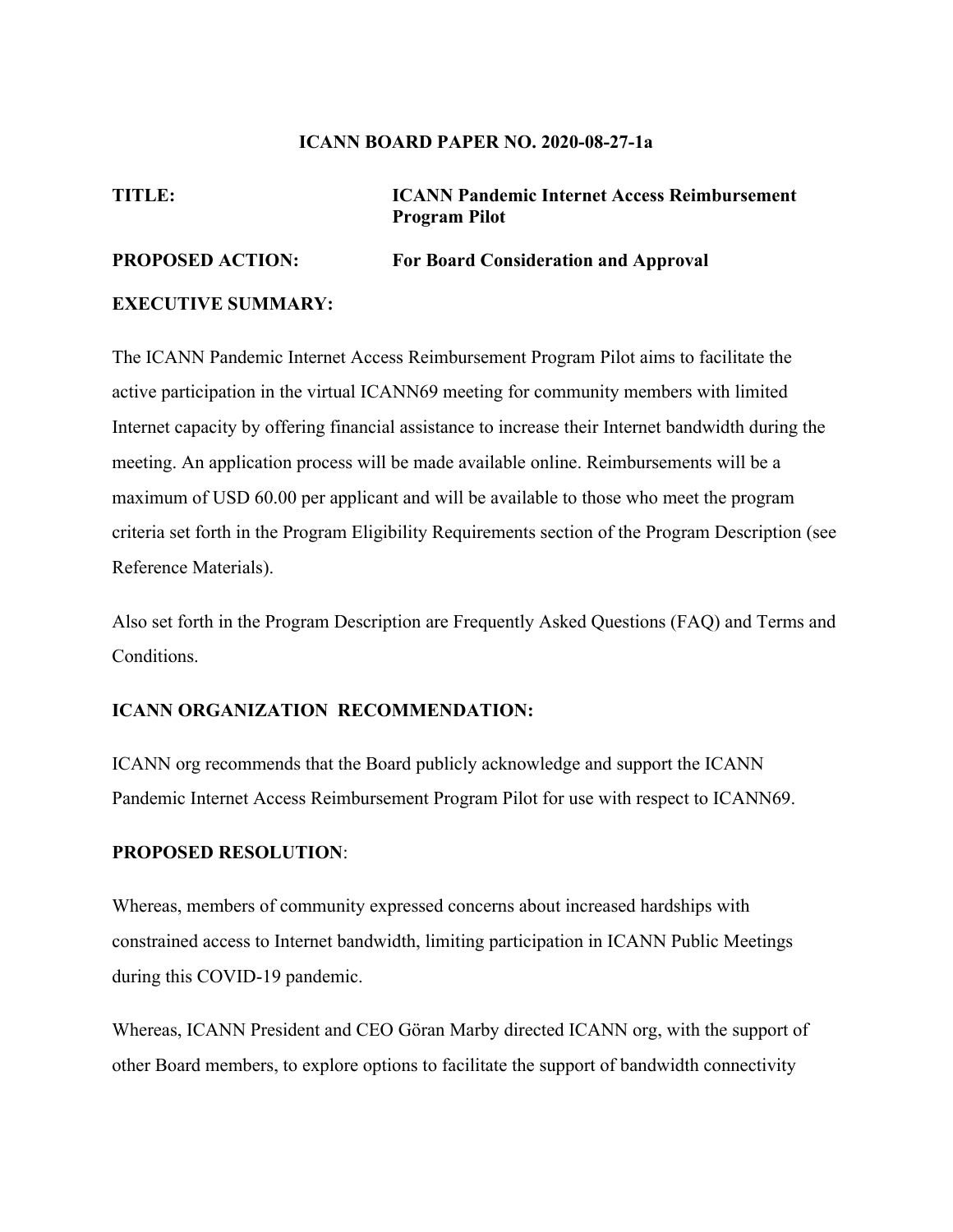limitations and address fiscal challenges for community members to participate in ICANN Public Meetings for the duration of the COVID-19 pandemic.

Whereas, ICANN org has developed the ICANN Pandemic Internet Access Reimbursement Program Pilot that provides reasonable financial support to eligible community members to support and facilitate their active participation in ICANN69.

Whereas, ICANN org intends to run this pilot program for ICANN69, and will evaluate the viability of continuing this program for the duration of the COVID-19 pandemic.

Resolved (2020.08.27.xx), the Board acknowledges and supports ICANN org's efforts to provide a pilot program for ICANN69, which addresses the hardships of those community members who have constrained access to Internet bandwidth that limits their ability to participate in ICANN Public Meetings during this COVID-19 pandemic.

#### **PROPOSED RATIONALE:**

The Board's support of ICANN org piloting a limited and low-cost bandwidth reimbursement program furthers ICANN's ongoing mission of fostering active and meaningful community participation and is therefore in the public interest. This goal is especially important during these challenging times, with many community members balancing increased responsibilities while also contributing to the important work done within the ICANN community.

The scope of the program is limited to active members of a Supporting Organization (SO) or Advisory Committee (AC) who have been ICANN funded travelers within the 18 months prior to ICANN69. Applicants who do not meet these criteria must have been selected to participate in the current ICANN69 Fellowship or NextGen programs to be eligible.

There will be a limited fiscal impact of approximately USD 51,000 or less, depending on participation level of eligible participants. This program is intended to a pilot only, which will be reviewed and extended as required to address the impacts of COVID-19 pandemic on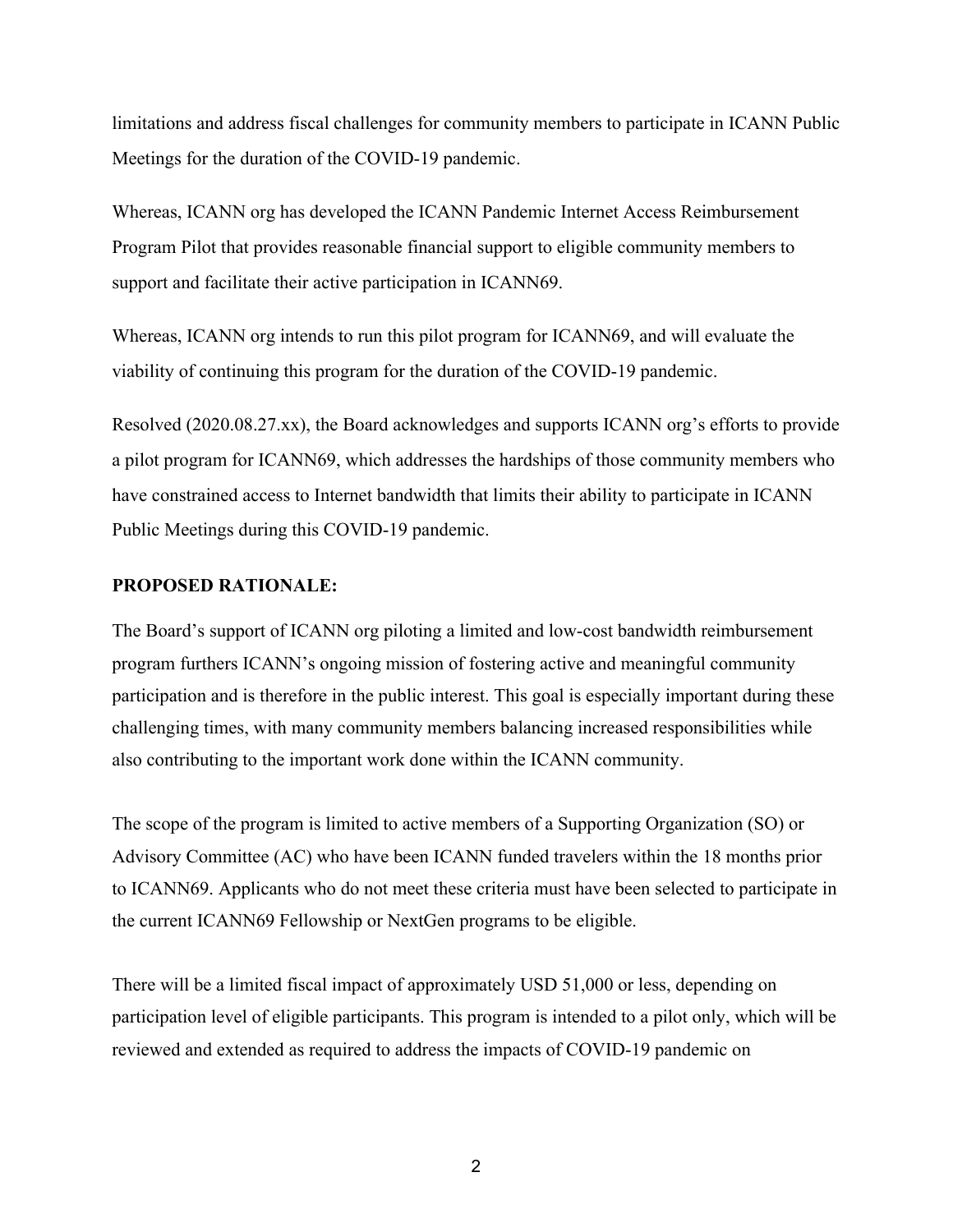community participation. This will not have a direct impact on the security, stability or resiliency of the domain name system.

This is an Organizational Administrative function that does not require public comment.

**Submitted By:** 

**Date Noted:**

**Email:**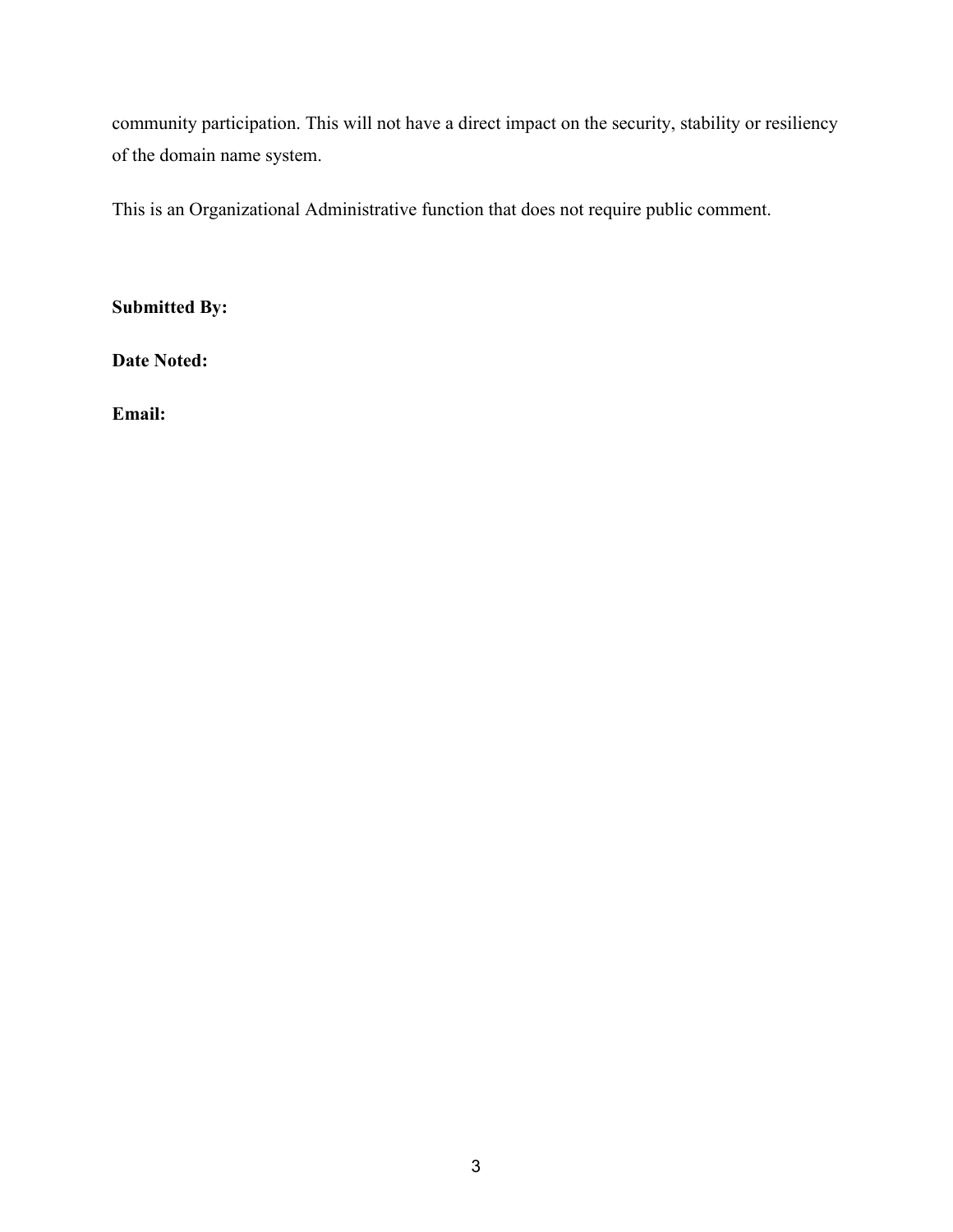# ICANN Pandemic Internet Access Reimbursement Program Pilot

#### **About**

The ICANN Pandemic Internet Access Reimbursement Program Pilot aims to facilitate the active participation in the virtual ICANN69 meeting for certain community members with limited Internet capacity by offering financial assistance to increase their Internet bandwidth during the meeting. Reimbursements will be a maximum of USD 60.00 per each participant who meets the program criteria.

#### **Eligibility Requirements**

To qualify for Internet service reimbursement:

- Applicants must be active members of an ICANN community Supporting Organization or Advisory Committee and have been an ICANN funded traveler within 18 months prior to ICANN69 or must be selected to participate in the current ICANN69 Fellowship or the NextGen programs.
- Applicants must be registered to attend, and participate in ICANN69. Participation will be validated by the support staff of the primary membership group of applicants.
- Applicants must require additional bandwidth at home to facilitate their active participation in ICANN69.

Privileged and Confidential

- Applicants must have a valid personal bank account for ICANN org to wire the reimbursement funds.
- Applicants must apply **[INSERT APPLICATION LINK]** for this program in advance of the meeting. The deadline to sign up for participation is 02 October 2020.

**Note: Family members of ICANN org personnel and Board members are not eligible for this program.**

#### **Allowable Expenses**

Allowable expenses are for Internet bandwidth increases (capacity or data limits) for the duration of the month or billing cycle for October 2020. The services must be rendered by a business entity, Internet Service Provider, specifically for Internet or cellular data service. The provider must also provide digital or paper documentation (proof of purchase) of the upgrade costs.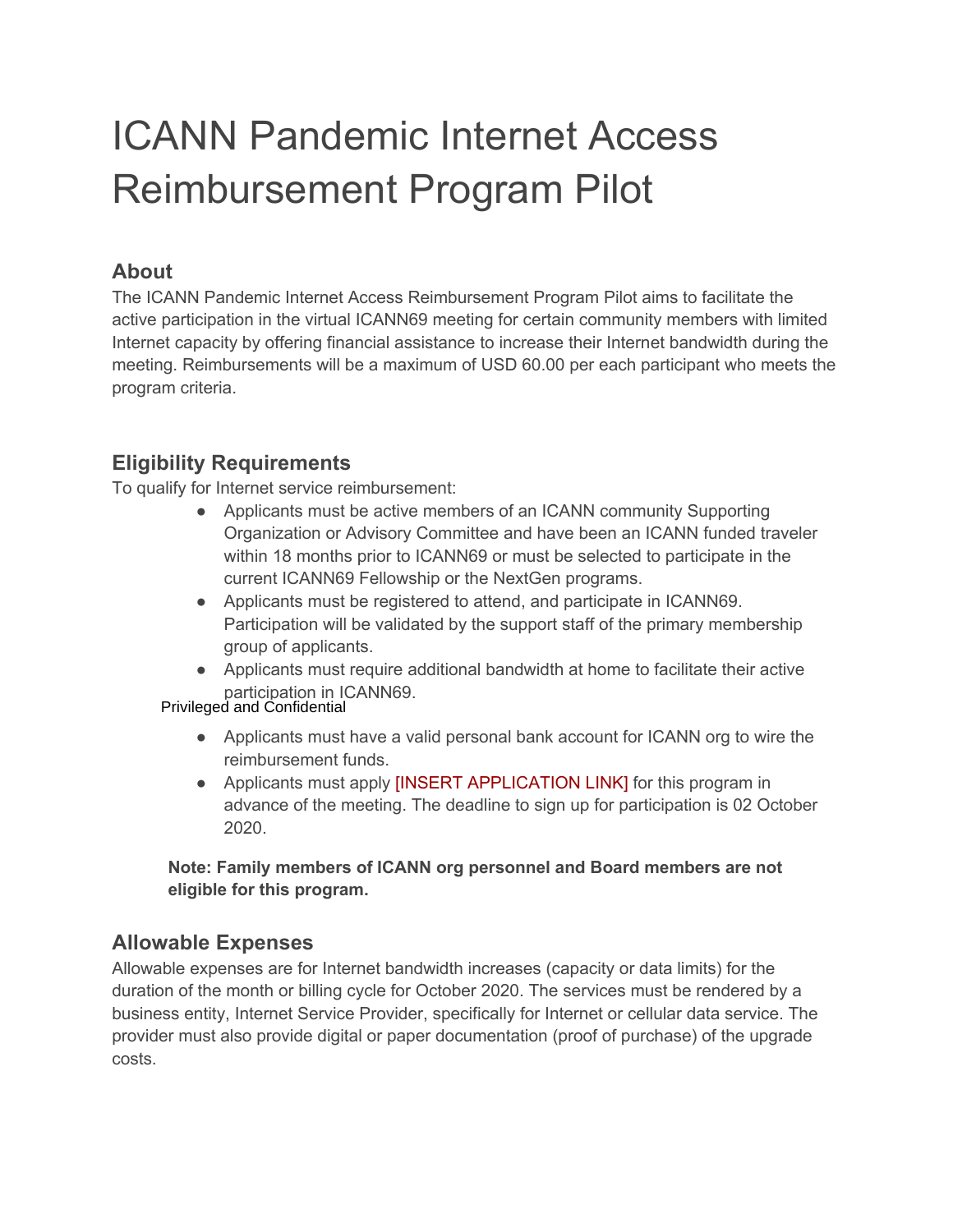Participants of the ICANN Pandemic Internet Access Reimbursement Program Pilot will be required to submit service provider-issued receipts in order to be eligible for reimbursement of allowable expenses. Receipts must be submitted no later than 15 days after ICANN69. The 15 day deadline is 13 November 2020. Submissions after the deadline will not be processed for reimbursement.

#### **Non-Allowable Expenses**

Funds may not be applied to:

- Services outside of bandwidth or data cap increases.
- Any other expenses related to the recipient's virtual participation in ICANN69 that would already be incurred by the recipient attending the meeting.
- Any other expenses not specified under allowable expenses.

#### **How to Apply**

To participate in this program, an applicant must meet the eligibility requirements [LINK TO REQUIREMENTS], and complete the form found here [LINK TO APPLICATION FORM]. Applicants who have not previously been an ICANN funded traveler must be selected to participate in the current ICANN69 Fellowship or the NextGen programs to be eligible for this program.

For more information, see the program Terms and Conditions and Frequently Asked Questions.

### **Important Dates and Deadlines**

Privileged and Confidential

### **Reimbursement Procedures & Financial Obligations**

#### **Expense Submission**

Program participants must submit legible electronic copies of all original receipts for eligible expenses Privileged and Confidential [1]. If receipts are not legible or do not clearly state the services being rendered and related costs, additional information may be required from the recipient.

#### **Reimbursement Processing Time**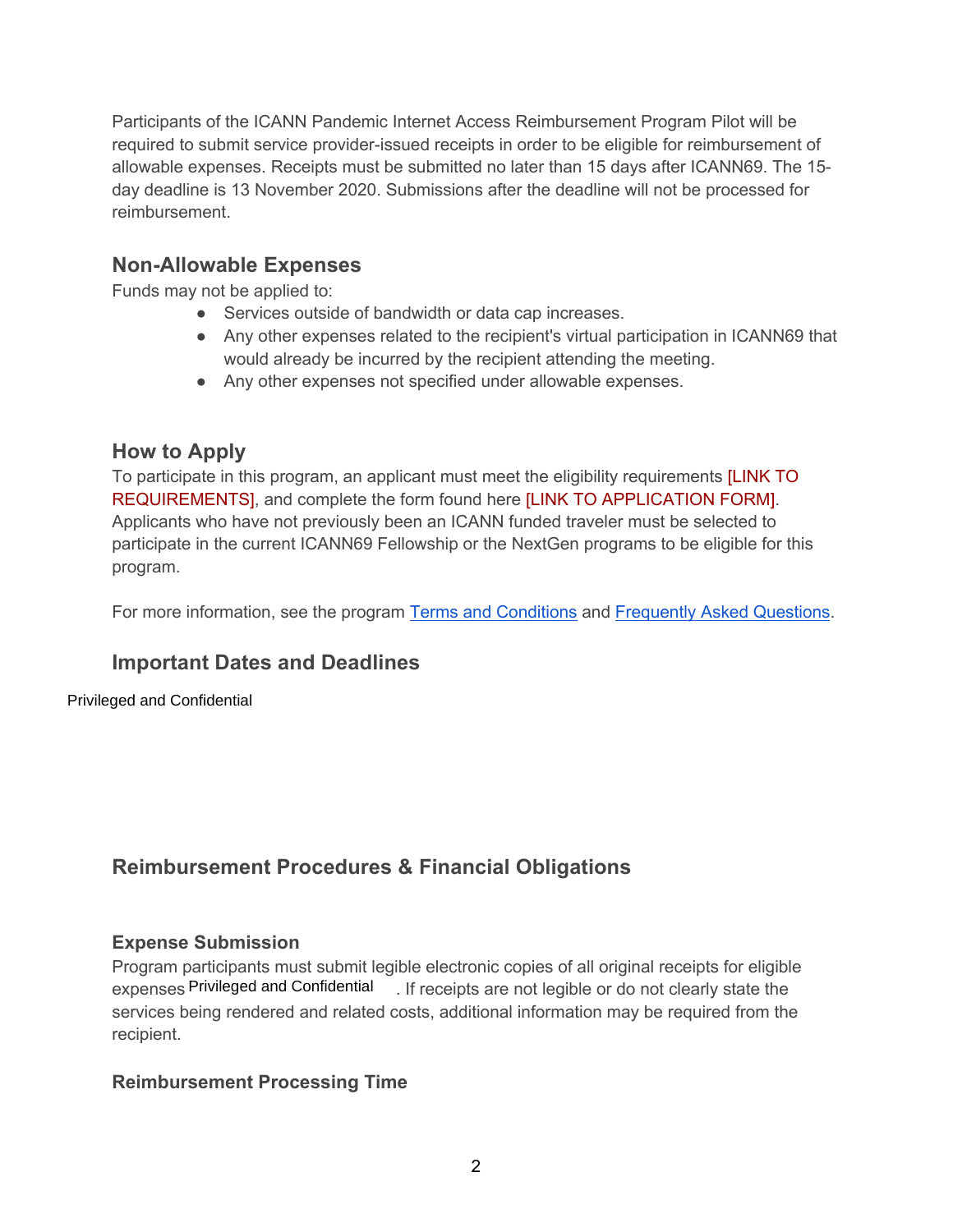ICANN org will process eligible reimbursements at the conclusion of the ICANN Public Meeting. Approved participants can expect to receive reimbursed funds six weeks after ICANN org receives proper receipts. Some receipts may require additional information and processing time may increase.

#### **Misrepresentation**

ICANN reserves the right to deny funds to all participants who misrepresent their funding needs or submitted receipts.

#### **Important Links**

- 1. Pilot Program Terms and Conditions [INSERT WEB LINK]
- 2. Frequently Asked Questions [INSERT WEB LINK]

Have a question? Check out answers to some frequently asked questions, or simply contact us at travelsupport@icann.org.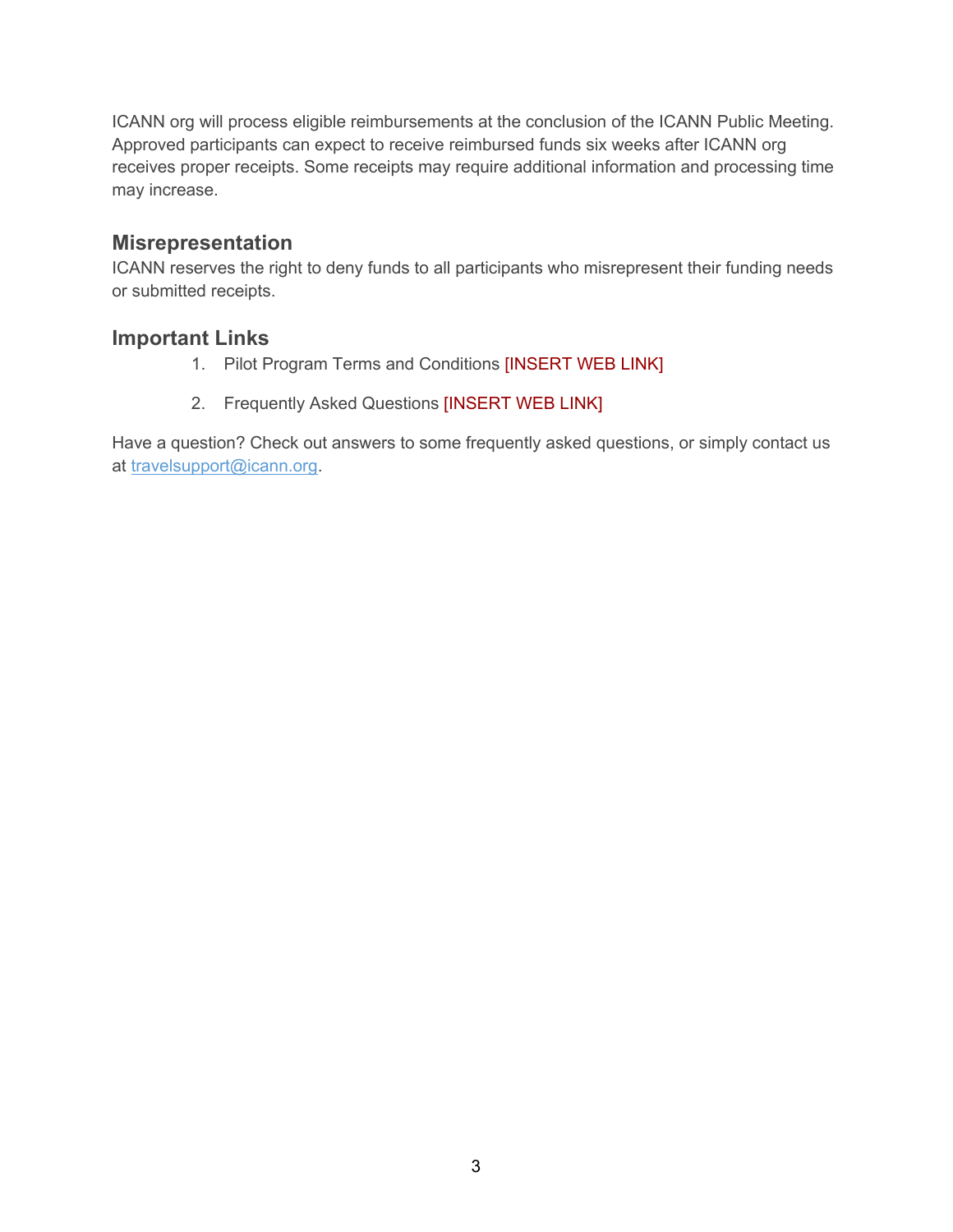## Frequently Asked Questions | ICANN Pandemic Internet Access Reimbursement Program Pilot

#### **How much will the reimbursement be?**

The total reimbursement may not exceed USD 60.00 per eligible participant.

#### **Where can I find the application?**

All participants must apply [INSERT APPLICATION FORM] by 02 October 2020 and meet the eligibility requirements. Applicants who have not previously been an ICANN funded traveler must be selected to participate in the current ICANN69 Fellowship or the NextGen programs to be eligible for this reimbursement program.

#### **What is considered an allowable expense?**

Allowable expenses are for Internet bandwidth increases (capacity or data limits) for the duration of the month or billing cycling for October 2020. The services must be rendered by a business entity Internet Service Provider, specifically for Internet or cellular data service. The provider must also provide digital or paper documentation (proof of purchase) of the upgrade costs.

#### **What is not considered an allowable expense?**

Funds may not be used for Internet services outside of bandwidth or data cap increases. Any other expenses related to the recipient's virtual participation in the meeting that would already be incurred by the recipient participating in the meeting, and any other expenses not specified under allowable expenses.

#### **When do I submit my reimbursable receipts?**

The reimbursement form [INSERT LINK] and receipts must be submitted within 15 days after the conclusion of the ICANN Public Meeting. For ICANN69, the deadline is 13 November 2020. Forms submitted after this date will not be processed for reimbursement.

#### **What if the amount of the receipt of an allowable expense is an amount greater than USD 60.00?**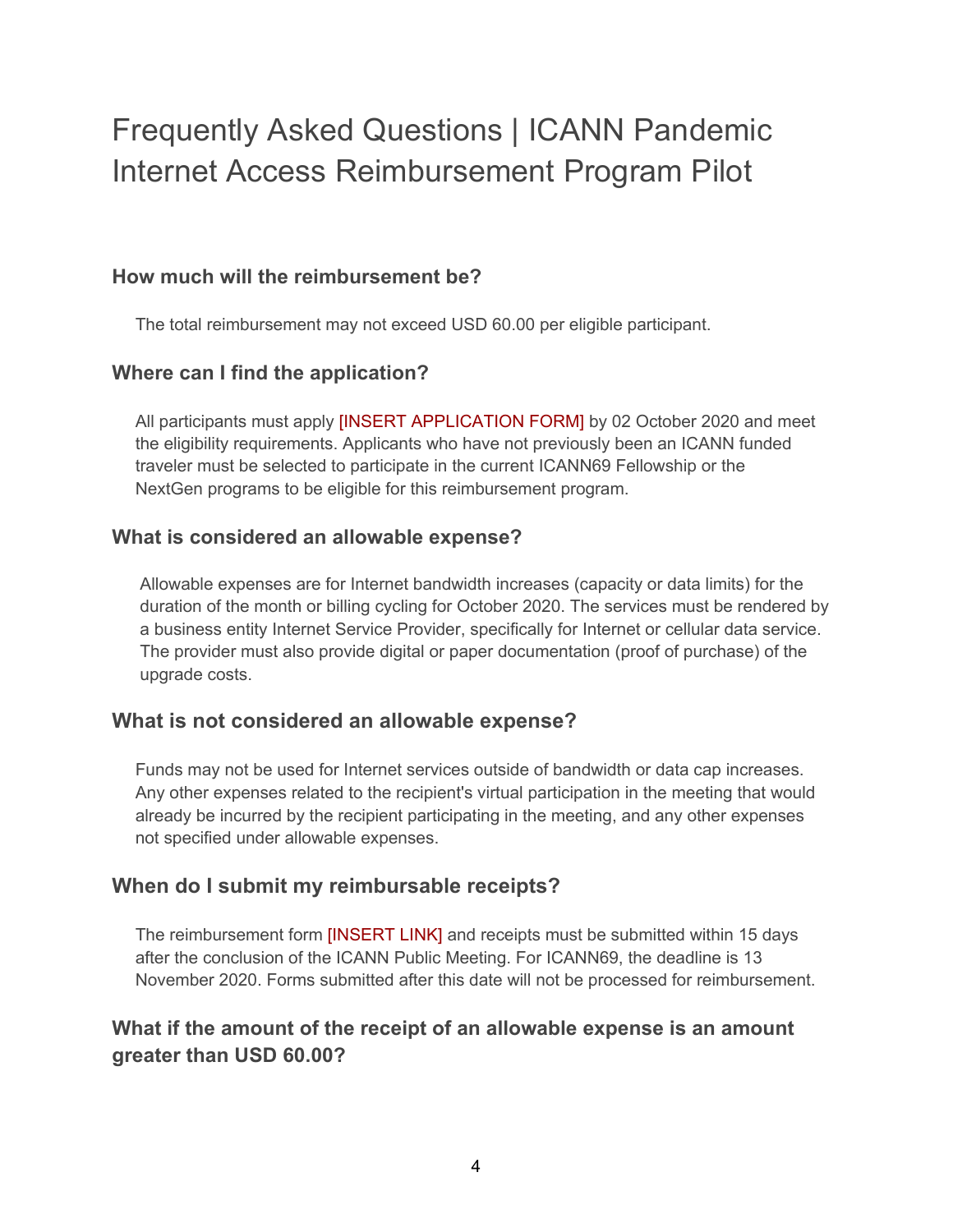Please submit your receipt according to the reimbursement procedures and ICANN org will reimburse you for the maximum amount of the program (USD 60.00).

#### **What if the amount of the receipt of an allowable expense is an amount less than USD 60.00?**

Please submit your receipt according to the reimbursement procedures and ICANN org will reimburse you for the amount documented on your receipt.

#### **How do I submit my receipts?**

#### Privileged and Confidential

ICANN org reserves the right to ask for follow up verification of receipts if necessary. If receipts are not legible, or do not clearly state the services being rendered and their related costs, additional information may be required from the recipient.

#### **When will I receive my reimbursement?**

ICANN org will start processing reimbursements at the conclusion of the ICANN Public Meeting. Approved participants can expect to receive their reimbursed funds six weeks after receipts are received. Some receipts may require additional information and processing time may increase.

#### **Who can I contact for more information?**

For more information, feel free to email us at travelsupport@icann.org.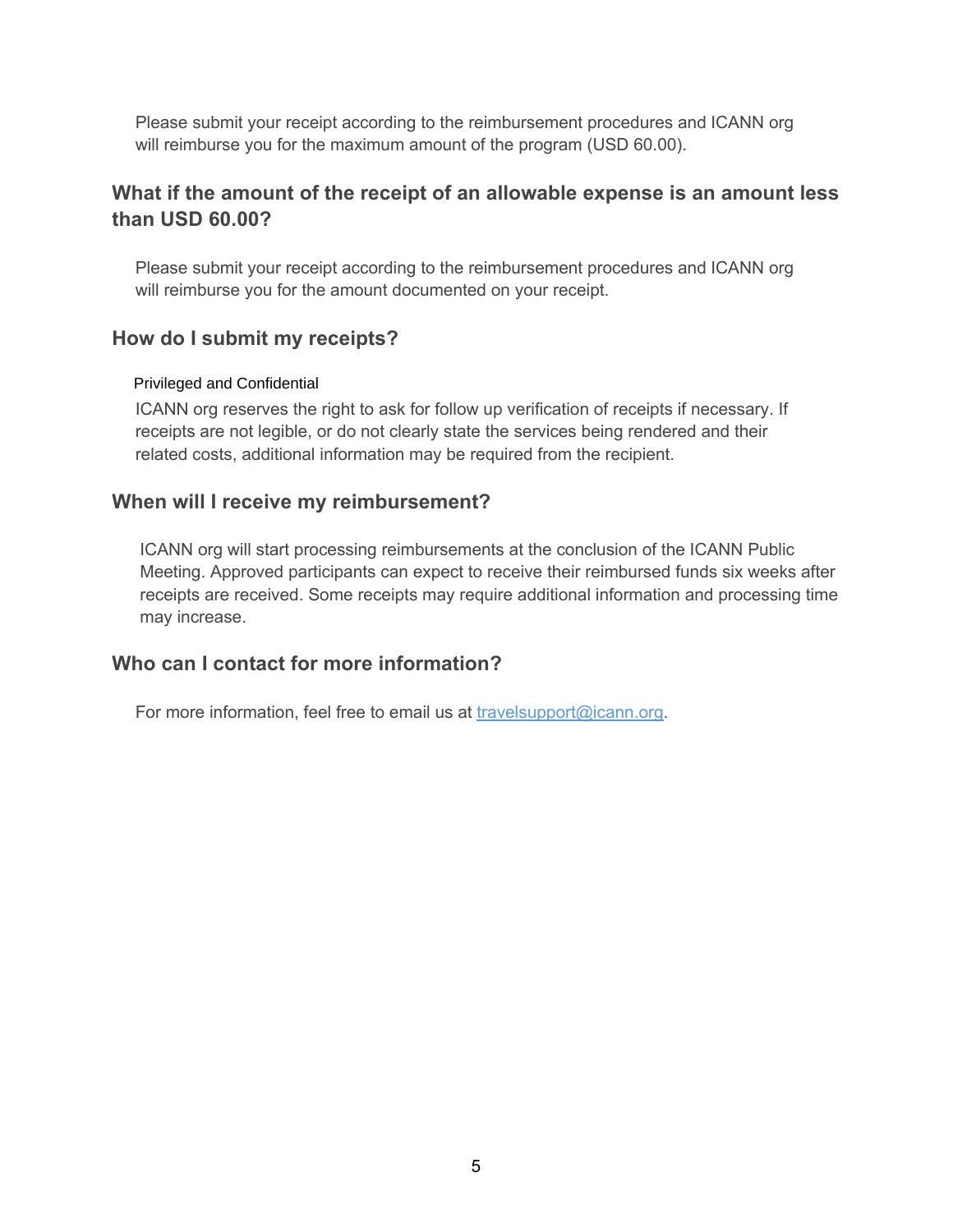# Terms and Conditions | ICANN Pandemic Internet Access Reimbursement Program Pilot

#### Updated on 27 July 2020

#### Application Process

Applying [INSERT LINK] to participate in the ICANN Pandemic Internet Access Reimbursement Program Pilot is required by 02 October 2020. All information requested in the application form must be written in English.

ICANN org reviews all applications to confirm eligibility. All eligible participants will be notified by email with further information on the program. Participants' names will be announced on the ICANN website, approximately four weeks after the reimbursement period closes on 13 November 2020.

#### Reimbursement for Internet Bandwidth Expenses

This program is designed to offset Internet expenses for certain active participants of the ICANN Public Meetings, especially for those in situations where the Internet may be limited and will prevent active participation.

The reimbursement for Internet-related expenses may not exceed USD 60.00 per eligible participant. Allowable expenses are for Internet bandwidth increases (capacity or data limits) for the duration of the month of October 2020. The services must be rendered by a business entity Internet Service Provider, specifically for Internet or cellular data service. The provider must also provide digital or paper documentation (proof of purchase) of the upgrade costs.

Reimbursements will not be processed for Internet services outside of bandwidth or data cap increases. Any other expenses related to the recipient's virtual participation in the meeting that would already be incurred by the recipient participating in the meeting, and any other expenses not specified under allowable expenses.

Reimbursements are distributed after ICANN69. No funds will be distributed prior to the conclusion of ICANN69.

#### Privileged and Confidential

Reimbursable receipts include original

receipts submitted by the Internet Service Provider.

#### Privileged and Confidential

Anything submitted after this date will not be processed for reimbursement.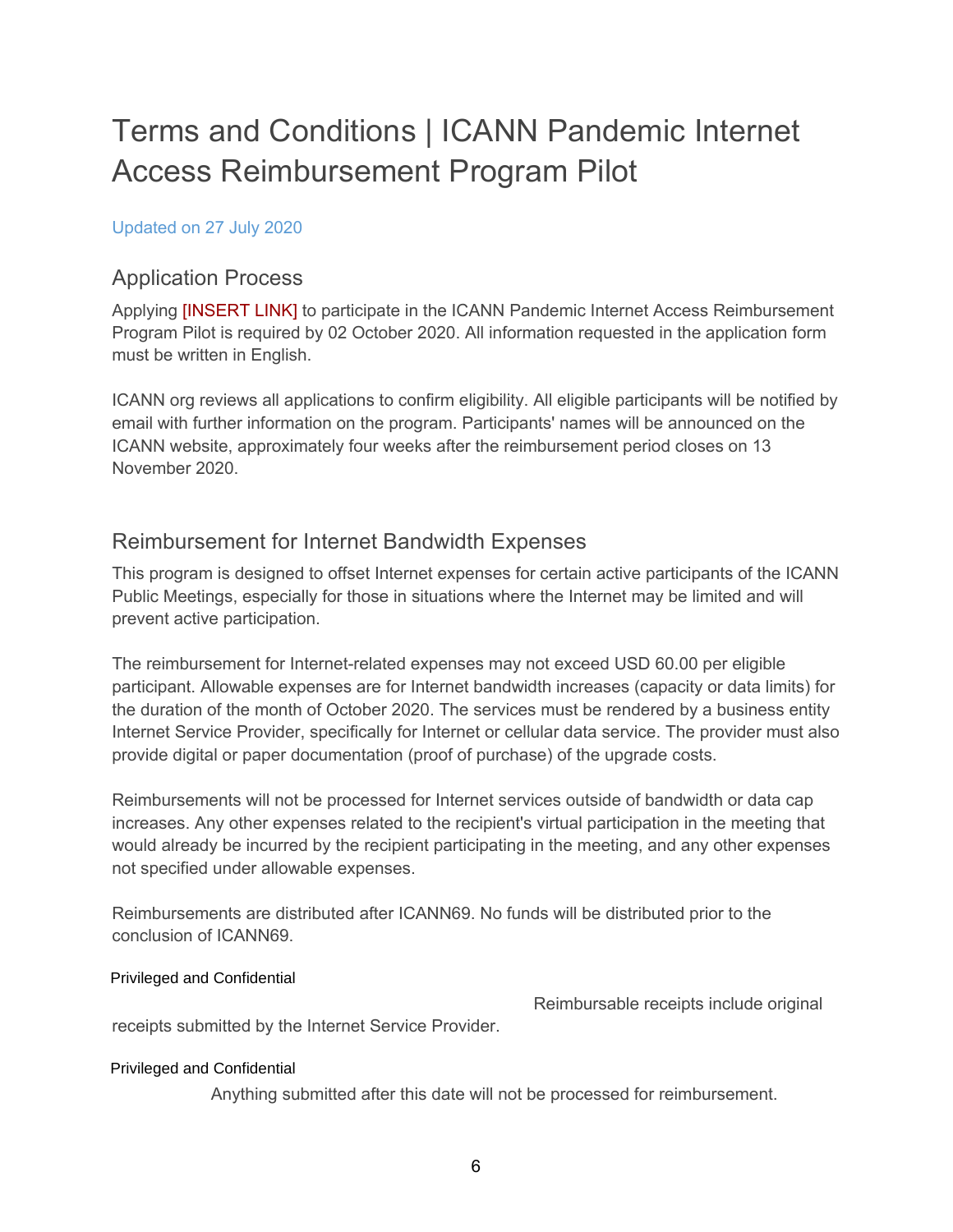To receive reimbursement for Internet services, program participants are required to apply to participate in the program, and be registered to virtually attend the ICANN Public Meeting.

ICANN is not responsible and unable to assist or troubleshoot local Internet connectivity issues that program participants may experience.

**ICANN reserves the right to deny funds to all participants who misrepresent their funding needs or submitted receipts.**

Financial Responsibilities of Recipients

#### **Banking Information**

To receive funds from ICANN, all program participants must submit (or have previously submitted) a completed Traveler Vendor Setup Form [INSERT LINKS] and W-8BEN Form or W-9 Form. These forms are required by U.S. tax authorities to identify beneficiaries of funds paid by ICANN. Program recipients must provide all requested information to enable bank transfers to their personal bank accounts. Program recipients should contact their banks to obtain this information. Incomplete or inaccurate information will delay reimbursements, and expense claims may be denied. For instructions, see the Complete Required Form page.

NOTE: ICANN only wires reimbursement funds to personal bank accounts, not to business or organizational bank accounts. ICANN will wire the funds in USD currency, and will use current currency exchange rates for non-USD reimbursements. Alternative payment options are not available for this program.

#### **Reimbursement Deadline**

The reimbursement form and receipts must be submitted within 15 days after the conclusion of the meeting. For ICANN69, the deadline for submission is 13 November. Anything submitted after this date will not be processed for reimbursement.

#### **Wire Transfer and Foreign Exchange Fees/Losses**

Program recipients acknowledge and accept the risk that as recipients of wire transfers to their international account, they may incur foreign exchange fees/losses. For all international wire transfers, ICANN will automatically add USD 25.00 to the final wire transfer amount to cover any additional fees or foreign exchange loss incurred by receiving wire transfers. ICANN does not reimburse actual wire transfer fees.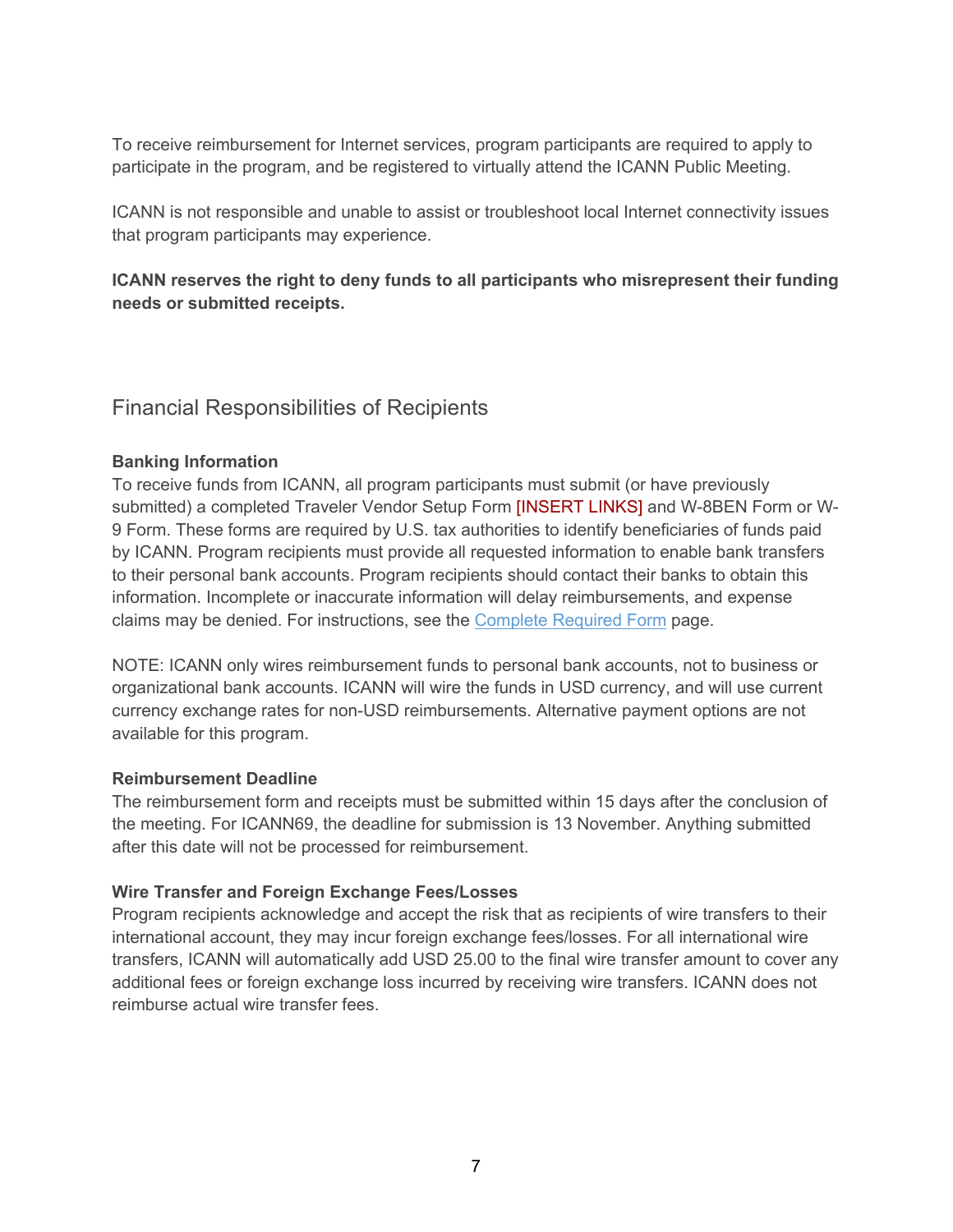#### National laws and legislation

ICANN is a California-based, non-profit public benefit corporation incorporated in the United States and must therefore comply with all laws and regulations of California and the United States.

It is the participant's responsibility to comply with all local laws, regulations, and legislations of the country or countries to which he/she resides and/or the location they are receiving reimbursed funds and services within.

### Failure to Comply with the Terms and Conditions

If a selected recipient of the ICANN Pandemic Internet Access Reimbursement Program Pilot fails to comply with any one of the above-mentioned terms and conditions, ICANN reserves the right to determine the appropriate course of action including, but not limited to: (i) terminating the selected recipient's participation in the program; (ii) and/or non-reimbursement of Internet bandwidth expenditures.

#### Privacy Policy

ICANN respects the protection and privacy of personal information. See ICANN's privacy policy here.

#### Expected Standards of Behavior and Anti-Harassment Policy

Program recipients are expected to follow the ICANN Expected Standards of Behavior and the ICANN Community Anti-Harassment Policy. Any violations may result in ICANN revoking of all financial support.